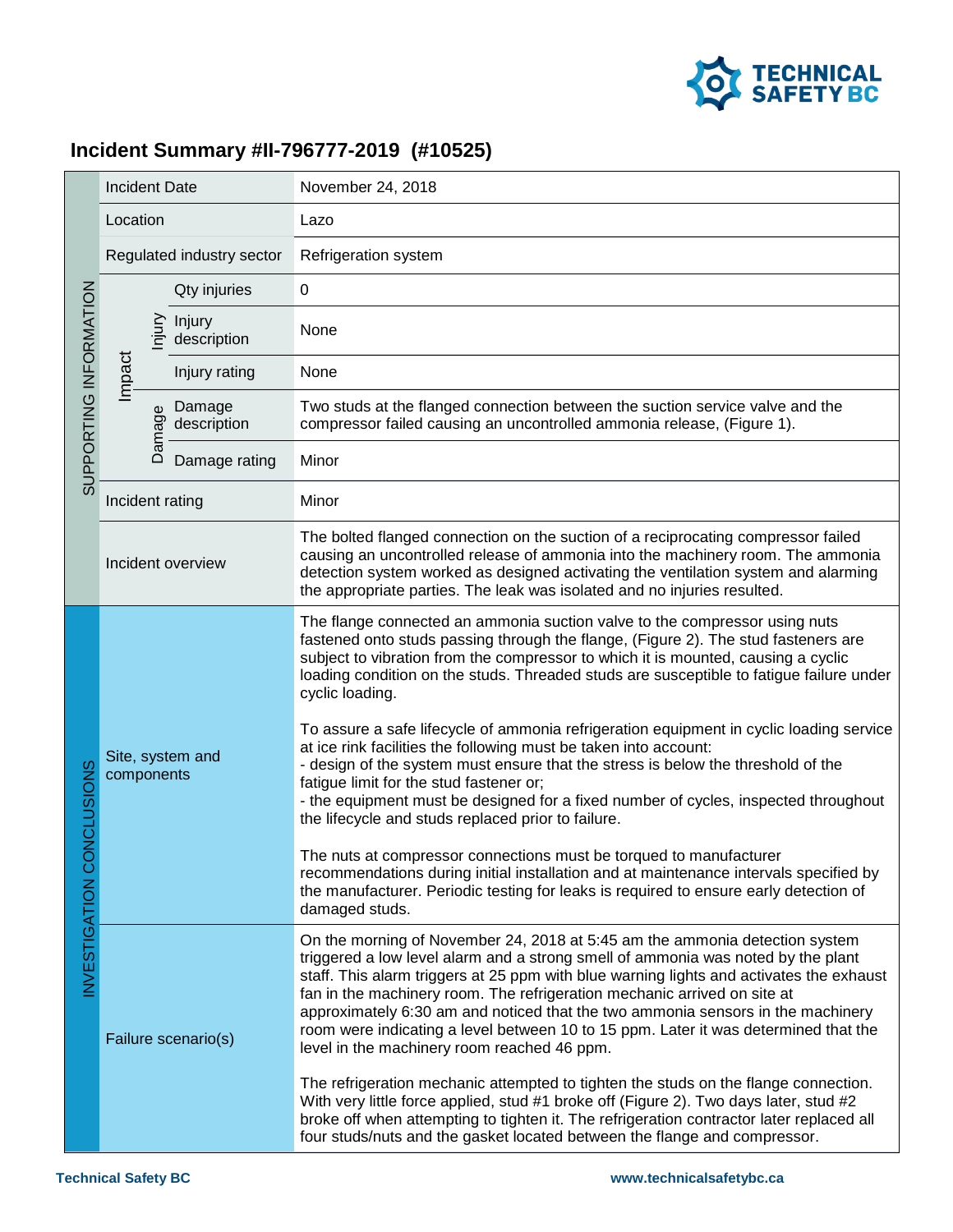

## **Incident Summary #II-796777-2019 (#10525)**

|                                    | The leak was determined to be at the ammonia suction flanged connection of<br>compressor #2 between the service valve and the compressor. Soap solution and<br>litmus paper were used to find the leak. Compressor #2 was shut down and isolated<br>using the suction and discharge service valves. The ammonia levels in the machinery<br>room dropped rapidly.                                                                                                                                                                                                                                                                                                                                                                                                                                                                                                                                                                                                                                                                                                                                                                                                                                               |
|------------------------------------|----------------------------------------------------------------------------------------------------------------------------------------------------------------------------------------------------------------------------------------------------------------------------------------------------------------------------------------------------------------------------------------------------------------------------------------------------------------------------------------------------------------------------------------------------------------------------------------------------------------------------------------------------------------------------------------------------------------------------------------------------------------------------------------------------------------------------------------------------------------------------------------------------------------------------------------------------------------------------------------------------------------------------------------------------------------------------------------------------------------------------------------------------------------------------------------------------------------|
|                                    | Reciprocating compressor #2 was in operation for 16 years. The gasket and<br>studs/nuts at the failed connection are believed to be original. No evidence could be<br>found to show that the nuts were properly torqued at the time of original installation.<br>The suction piping above compressors #1 and #2 is supported in the vertical direction<br>with no support provided in the horizontal direction at this location. Neither of the<br>compressors appeared to exhibit excessive vibrations at the time of the incident<br>investigation. Compressor #1 was completely rebuilt in August 2016 and compressor<br>#2 was completely rebuilt in June 2018. Approximately 15 lbs of ammonia was<br>released during the incident. The plant does not have a vibration analysis program in<br>place and there have been no obvious signs of excessive vibration noted by the plant<br>personnel.                                                                                                                                                                                                                                                                                                         |
| <b>Facts and evidence</b>          | Most of the fracture face of stud #1 (Figure 4) and approximately half of the fracture<br>face of stud #2 (Figure 3) was discolored. The discoloration is likely a corrosion<br>product which developed on the metal surface of the partially fractured studs as a<br>result of being exposed to a corrosive environment prior to final failure. Both fracture<br>surfaces indicate a slow progressing damage mechanism. Both fracture surfaces<br>indicate the initiation points at the root of the threads. No necking was noted at the<br>location of both fractures, which would be present if the studs failed due to sudden<br>stress overload. Analysis of stud #1 and #2 fracture surfaces found indications of<br>fatigue cracking followed by sudden overload failure. Stud #2 showed two separate<br>initiation points with discoloration in each area. This suggests reverse bending fatigue<br>failure as the failure mode. Stud #1 showed a single area of initiation indicating<br>unidirectional bending fatigue. The fatigue cracking likely initiated during long term<br>cyclic loading. No visual indication of cracking was found on the two remaining studs<br>at the failed connection. |
|                                    | Cyclic loading throughout the 16 year life likely caused fatigue cracking to slowly<br>propagate through the thickness of the two studs that failed. The weakened studs<br>allowed the gasket to lose its seal causing the ammonia release. Final fracture<br>occurred when the studs were tightened at the time of the release.                                                                                                                                                                                                                                                                                                                                                                                                                                                                                                                                                                                                                                                                                                                                                                                                                                                                               |
|                                    | Cause:<br>Stress concentration at the suction valve to compressor connection along with<br>cyclic loading likely caused a fatigue failure of two of the studs.                                                                                                                                                                                                                                                                                                                                                                                                                                                                                                                                                                                                                                                                                                                                                                                                                                                                                                                                                                                                                                                 |
| Causes and<br>contributing factors | <b>Contributing Factors</b><br>Lack of support in the horizontal direction of the suction piping above the<br>compressors may have increased the amplitude of the cyclic loading.                                                                                                                                                                                                                                                                                                                                                                                                                                                                                                                                                                                                                                                                                                                                                                                                                                                                                                                                                                                                                              |
|                                    | Early detection of the leak may have been possible if the required regular testing for<br>leaks was carried out.                                                                                                                                                                                                                                                                                                                                                                                                                                                                                                                                                                                                                                                                                                                                                                                                                                                                                                                                                                                                                                                                                               |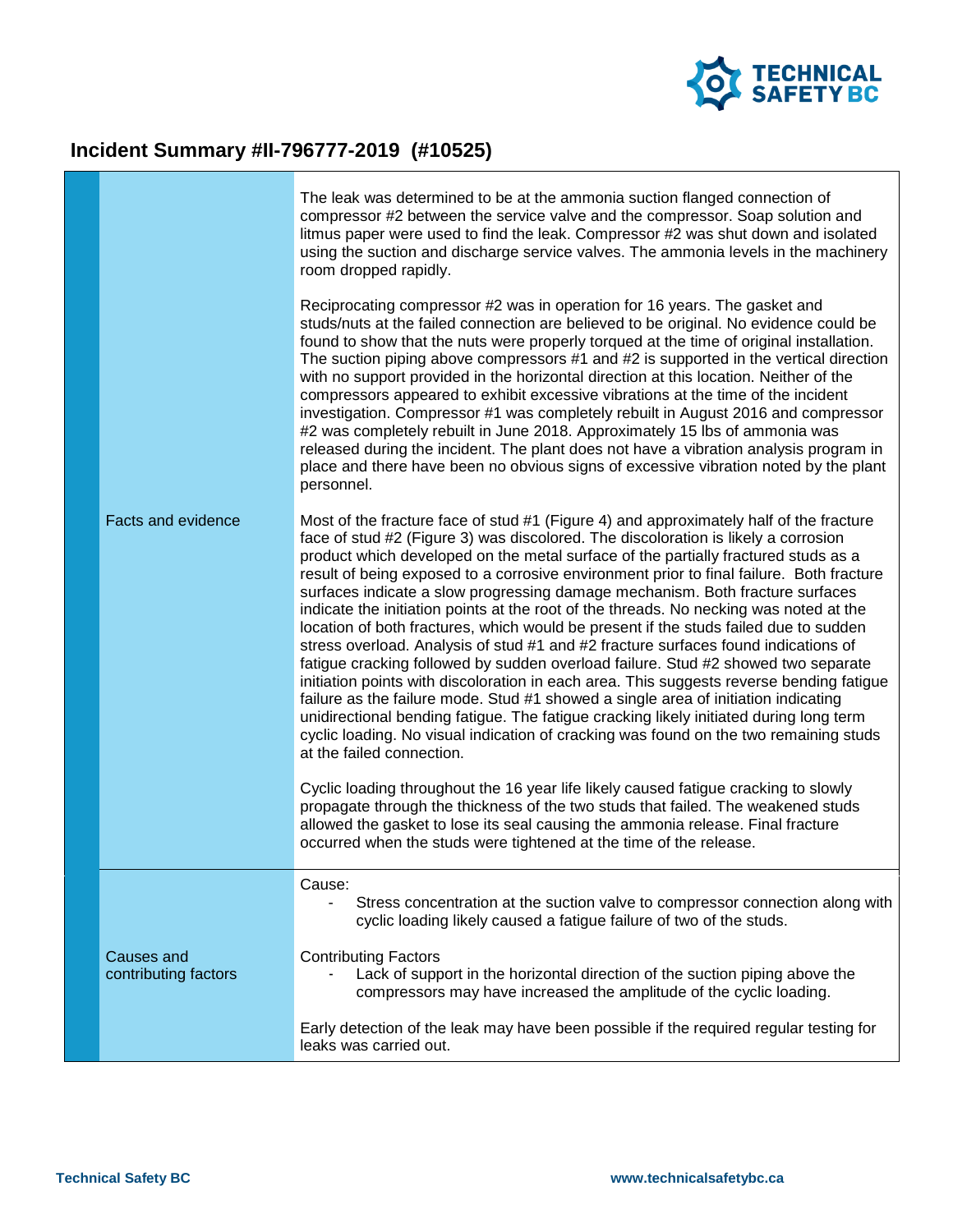



Figure 1: General location of the leak.



Figure 2: Broken studs. (The nuts and part of the stud is not shown)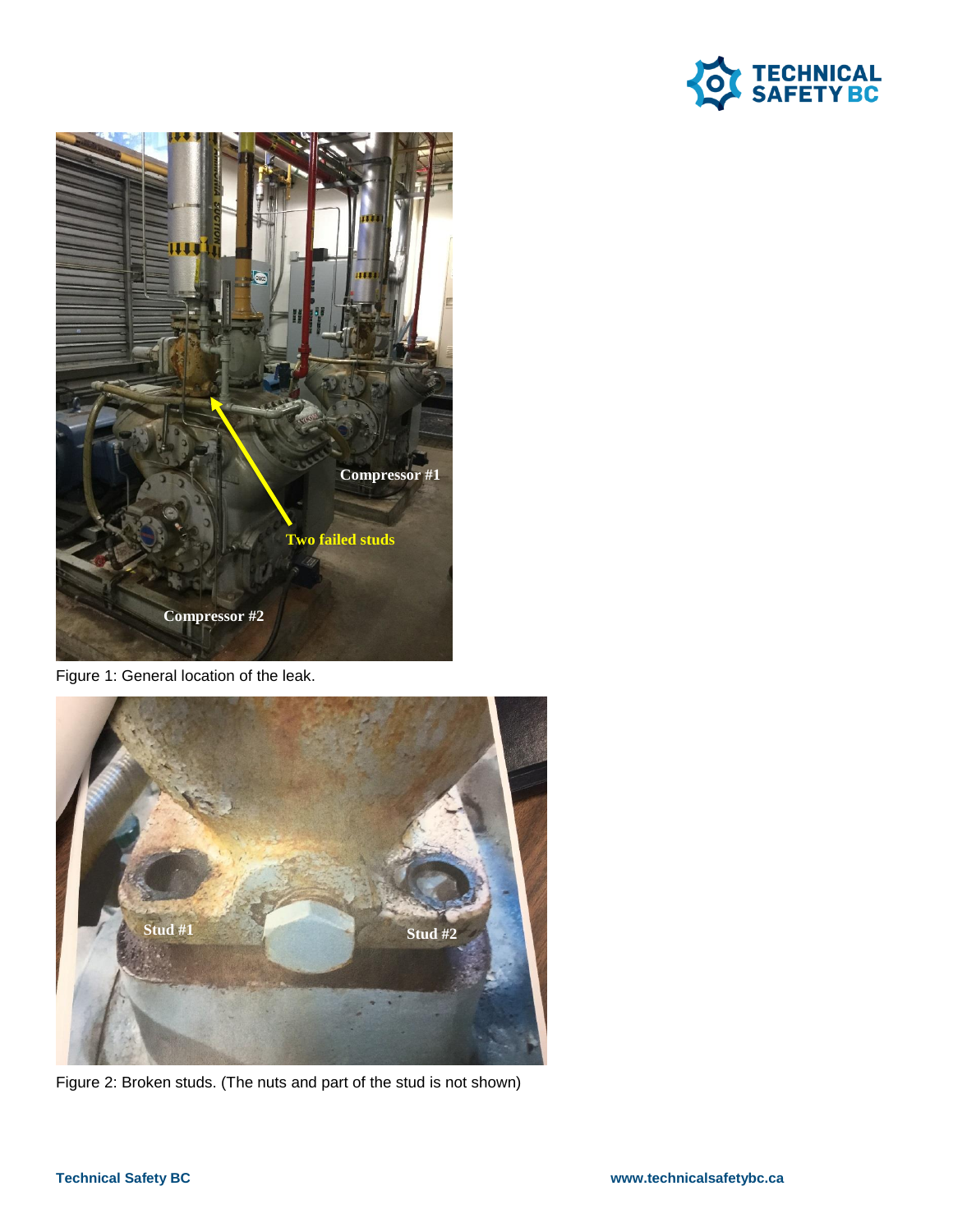



Figure 3: Fracture face of stud #2. The red dashed lines indicate the discoloration at the two separate initiation points.



Figure 4: Fracture face of stud #1